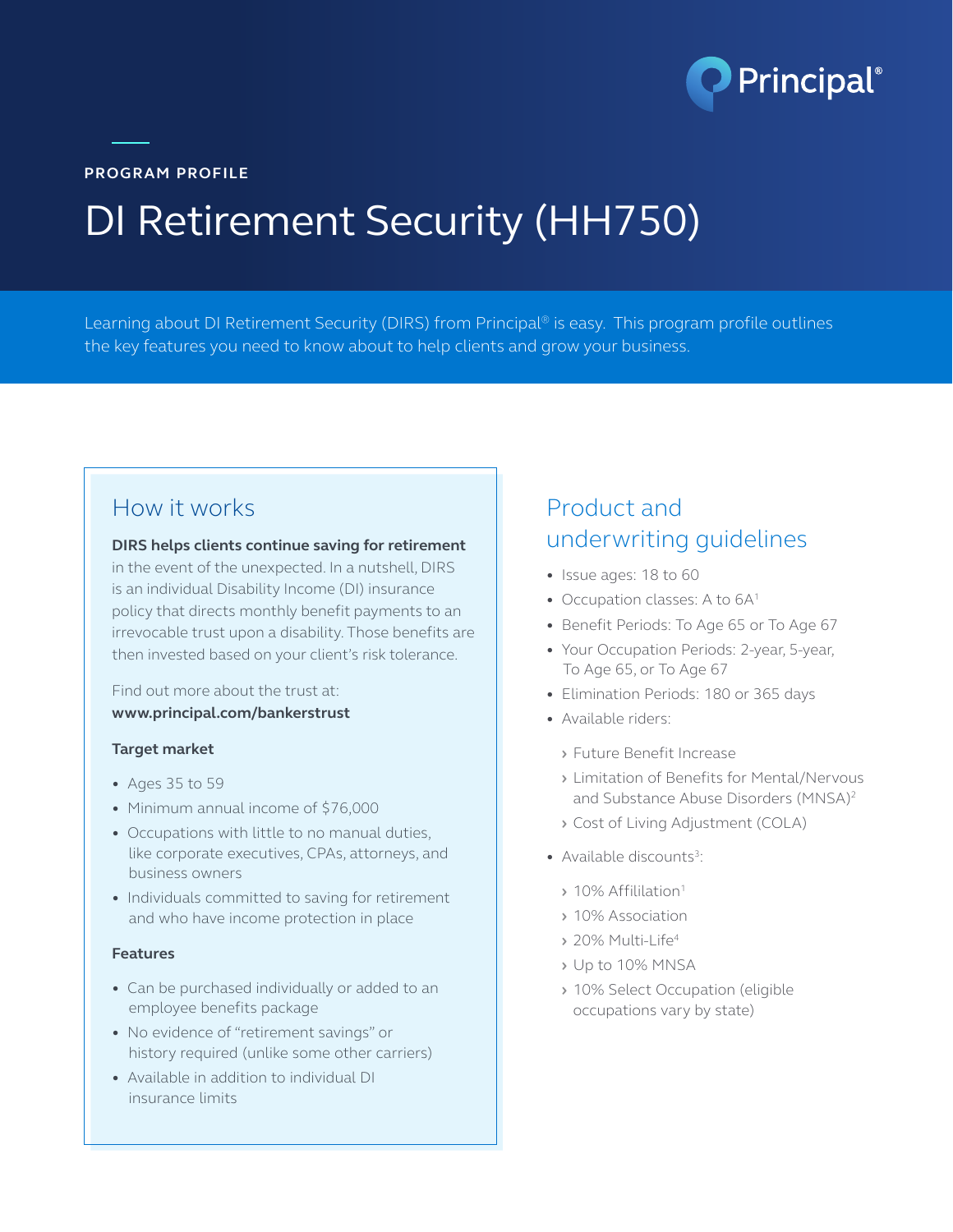## Cost for coverage

Your clients' premiums depend on their:

- **•** Age
- **•** Gender

**•** Occupation

- **•** State of residence **•** Policy structure
- **•** Selected riders
- **•** Tobacco status
- **•** Discounts

#### **Sample costs for a \$2,000 month benefit**

| Age | <b>Male</b> | Female |
|-----|-------------|--------|
| 30  | \$35        | \$64   |
| 35  | \$42        | \$71   |
| 40  | \$53        | \$84   |
| 45  | \$66        | \$91   |

These examples are for illustrative purposes only.

Assumptions: Michigan resident, 180-day Elimination Period, To Age 65 Your Occupation Period and Benefit Period, 5A occupation class, non-tobacco.

# Trust details5

The trust agreement is administered by Bankers Trust Company, Des Moines, Iowa. For information regarding the funds offered, see principal.com/bankerstrust

Upon a disability, your clients determine where the benefit payments should be allocated based on their risk tolerance and preference. Benefits are then paid at retirement (age 65 or 67).

There are ways to access trust assets under certain situations<sup>6</sup>, such as:

- **•** Once the benefit period has been satisfied (at retirement).
- **•** In the event of certain financial hardships.
- **•** If the insured has not been eligible to receive benefits for 12 consecutive months.
- **•** Death before the end of the benefit period. If the insured is unable to claim the proceeds of the trust due to death, the proceeds are directed to the insured's estate.

### Trust taxation

The chart below illustrates different ways DIRS can be funded and possible tax implications. Upon a qualifying disability, the insured receives an annual 1099 -Substitute listing interest, dividends, and capital gain distribution information. The insured also receives a quarterly statement of assets and activity in the trust.

| <b>Premiums</b><br>paid by              | <b>Tax considerations</b>                                                                                                                                                  | <b>Maximum</b><br>benefit<br>amount | <b>Minimum</b><br>benefit<br>amount |
|-----------------------------------------|----------------------------------------------------------------------------------------------------------------------------------------------------------------------------|-------------------------------------|-------------------------------------|
| Employee<br>with after-tax<br>dollars   | Benefits received are income tax-free. Trust earnings are taxable                                                                                                          | \$4,550                             | \$1,000                             |
| Employer, but<br>bonused to<br>employee | annually and declared on the insured's tax return, unless benefits<br>are invested in a tax-deferred annuity.                                                              | \$4,550                             | \$1,000                             |
| Employer                                | Benefits received are taxable. Trust earnings are taxable annually<br>and declared on the insured's tax return, unless benefits are<br>invested in a tax-deferred annuity. | \$5,850                             | \$1,000                             |

*Note:* Benefit amount includes a \$50/month trust administration fee.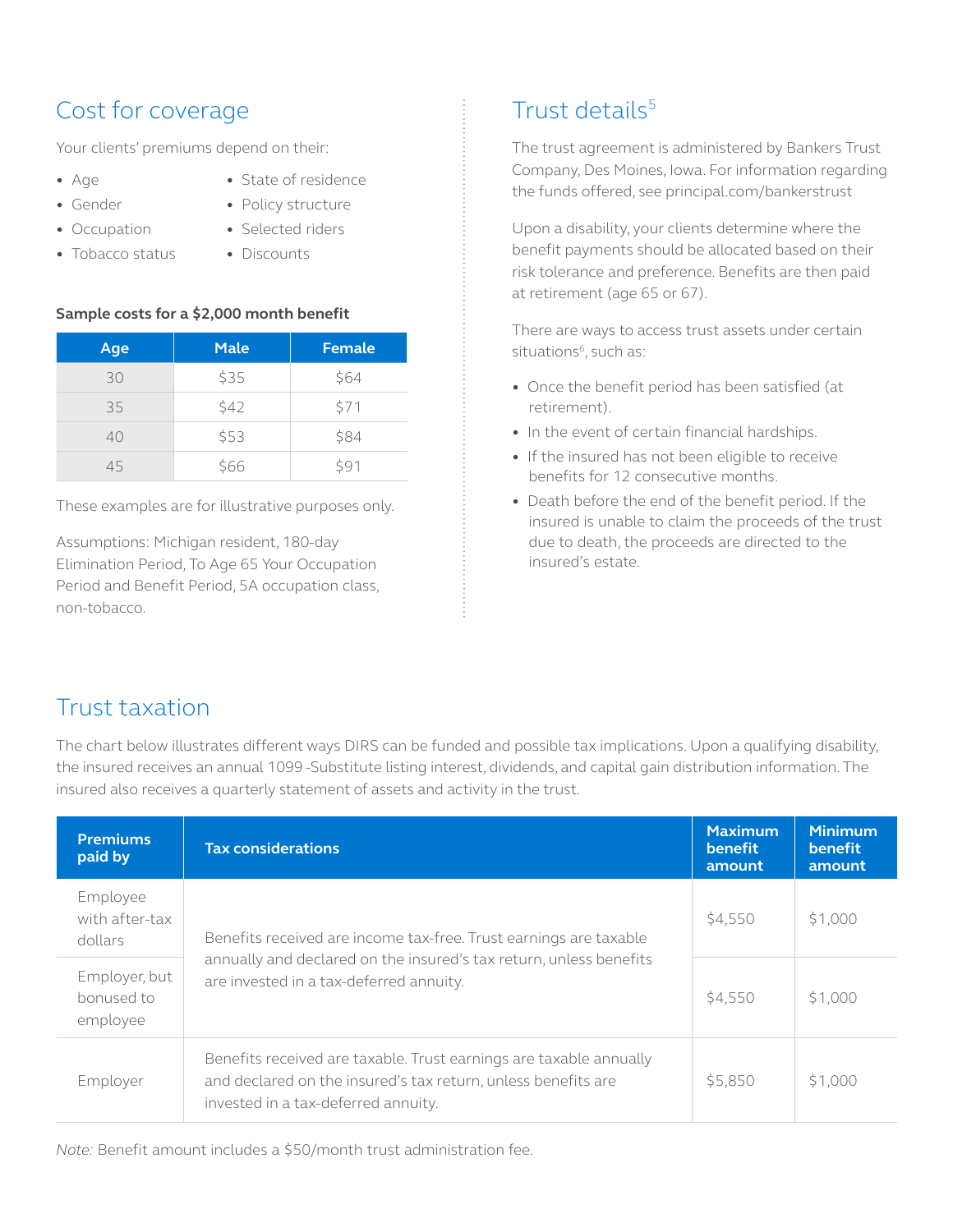# Starting the conversation with individual clients

**If you lose your income today, how will you continue to save for retirement?** Everyone talks about saving for retirement and often, we wonder if we're saving enough to meet our goals. Rarely do we talk about if those plans are put on hold because of a disabling illness or injury. If your income is disrupted by a disability, your retirement goals could be in jeopardy (in addition to your savings).

**Impact of a permanent disability on retirement savings at age 40**



This chart is for illustrative purposes only. Assumptions: \$1,625/month contributions beginning at age 30, 6% rate of return and age 65 retirement. Potential difference due to disability at age 40 without continued contributions to retirement savings.

# Starting the conversation with employer clients

#### **How are you attracting and retaining**

**your key talent?** Help stay ahead of the competition and offer ways to help employees keep their retirement plans on track in the event of the unexpected with DI Retirement Security. We make it easy and affordable with a variety of discounts and enrollment features.

**You've taken the right steps and protected your income with disability insurance. But, have you considered protecting your retirement savings, as well?** Your individual disability insurance benefits help maintain your standard of living, but how will you keep your retirement dreams on track? With both disability insurance and DI Retirement Security, you'll have benefits through your working years and into retirement.



When DI insurance and DIRS are purchased together, clients only have to go through the underwriting process once, which limits the paperwork.

**Tip:** Check out the "Alternative DI Retirement Security" report in the illustration system to help you showcase the two solutions together.